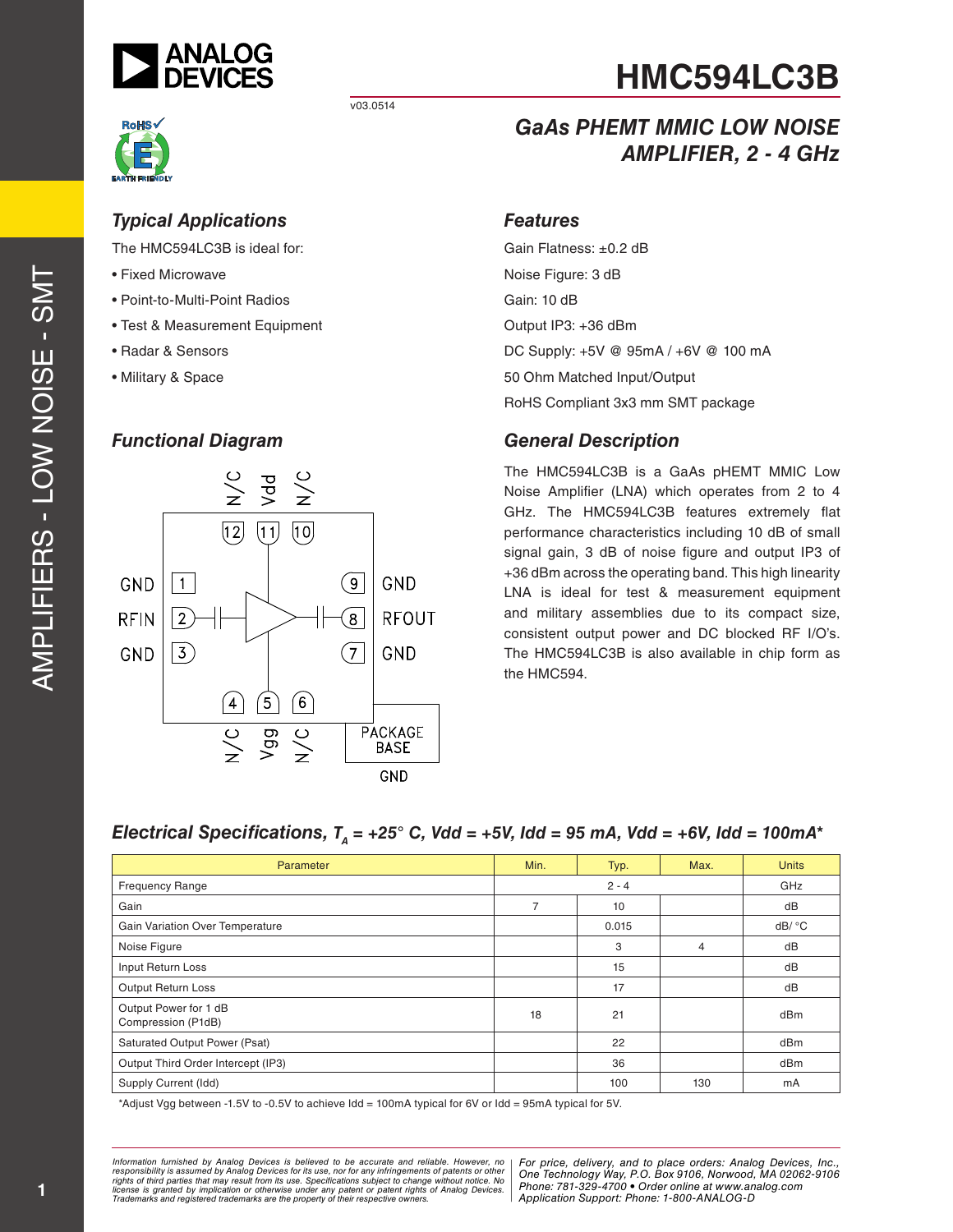

v03.0514



#### *Broadband Gain & Return Loss [1] Gain vs. Temperature [1]*





*P1dB vs. Temperature [1] Psat vs. Temperature [1]*



[1] Typical response for 5V and 6V Vdd

*Formation iurnished by Analog Devices is believed to be accurate and reliable. However, no Hor price, delivery, and to place orders: Analog Devices, In<br>roonsibility is assumed by Analog Devices for its use, nor for any pressult from its use. Specifications subject to change without notice. No*<br>ation or otherwise under any patent or patent rights of Analog Devices Phone: 781-329-4700 • Order online at ww *e* the property of their respective owners. **Application Support: Phone: 1-8** Information furnished by Analog Devices is believed to be accurate and reliable. However, no<br>responsibility is assumed by Analog Devices for its use, nor for any infringements of patents or other<br>rights of third parties th

# *GaAs PHEMT MMIC LOW NOISE AMPLIFIER, 2 - 4 GHz*



#### *Input Return Loss vs. Temperature [1] Output Return Loss vs. Temperature [1]*



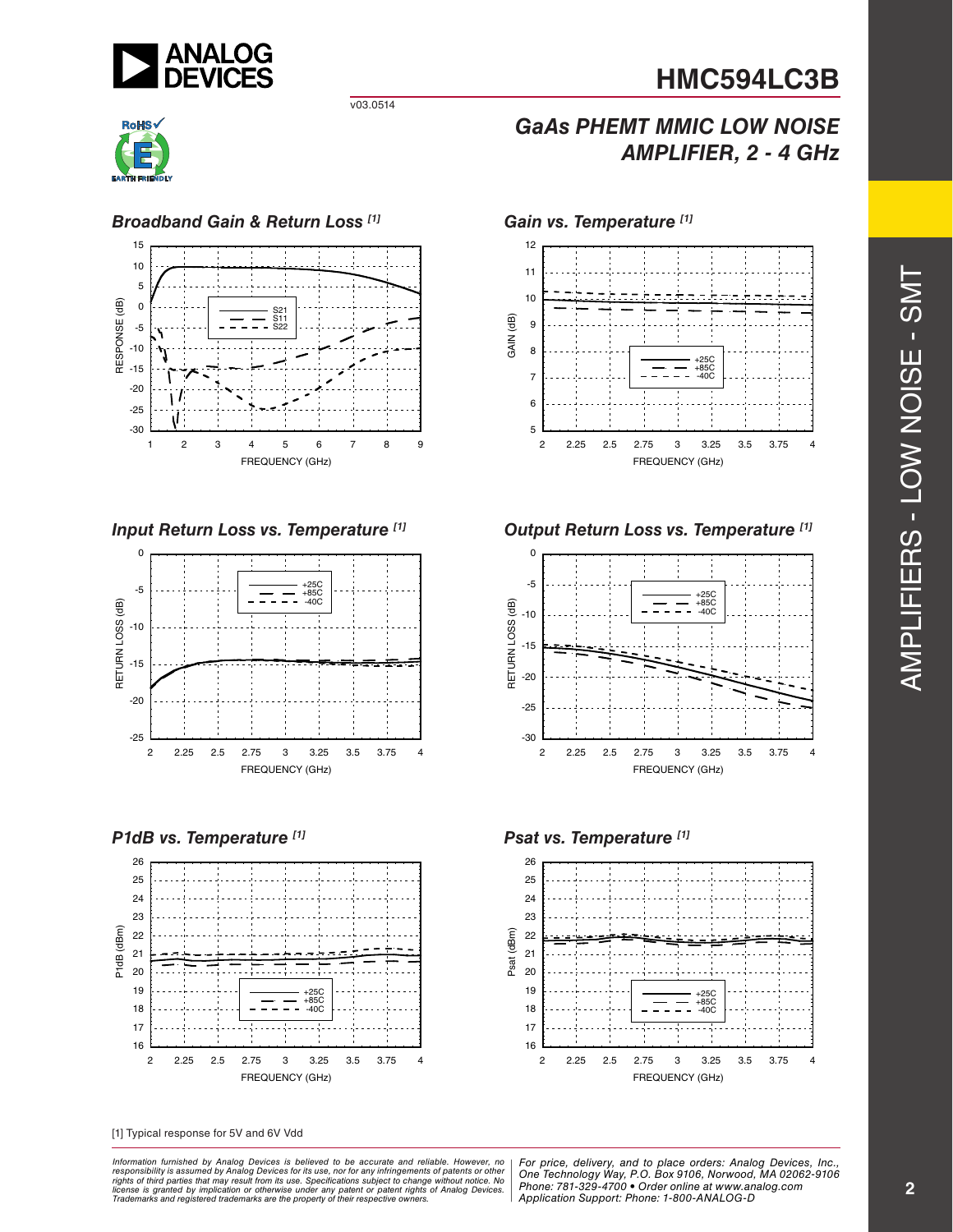

v03.0514



### *Power Compression @ 3 GHz, 6V*



*Output IP3 vs. Temperature [1]*



*Reverse Isolation vs. Temperature*  $[1]$  *iimides in the vs. Supply Voltage @ 3 GHz* 



[1] Typical response for 5V and 6V Vdd

*Formation iurnished by Analog Devices is believed to be accurate and reliable. However, no Hor price, delivery, and to place orders: Analog Devices, In<br>roonsibility is assumed by Analog Devices for its use, nor for any pressult from its use. Specifications subject to change without notice. No*<br>ation or otherwise under any patent or patent rights of Analog Devices Phone: 781-329-4700 • Order online at ww *e* the property of their respective owners. **Application Support: Phone: 1-8** Information furnished by Analog Devices is believed to be accurate and reliable. However, no<br>responsibility is assumed by Analog Devices for its use, nor for any infringements of patents or other<br>rights of third parties th

# *GaAs PHEMT MMIC LOW NOISE AMPLIFIER, 2 - 4 GHz*

25 Pout (dBm), GAIN (dB), PAE (%) Pout (dBm), GAIN (dB), PAE (%) Pout 20 Gain PAE 15 10 5 5<br>0  $\mathbf 0$ -10 -8 -6 -4 -2 0 2 4 6 8 10 12 14 16 INPUT POWER (dBm)

*Power Compression @ 3 GHz, 5V*

*Reverse Isolation vs. Temperature [1]*



*Gain, Power & OIP3* 

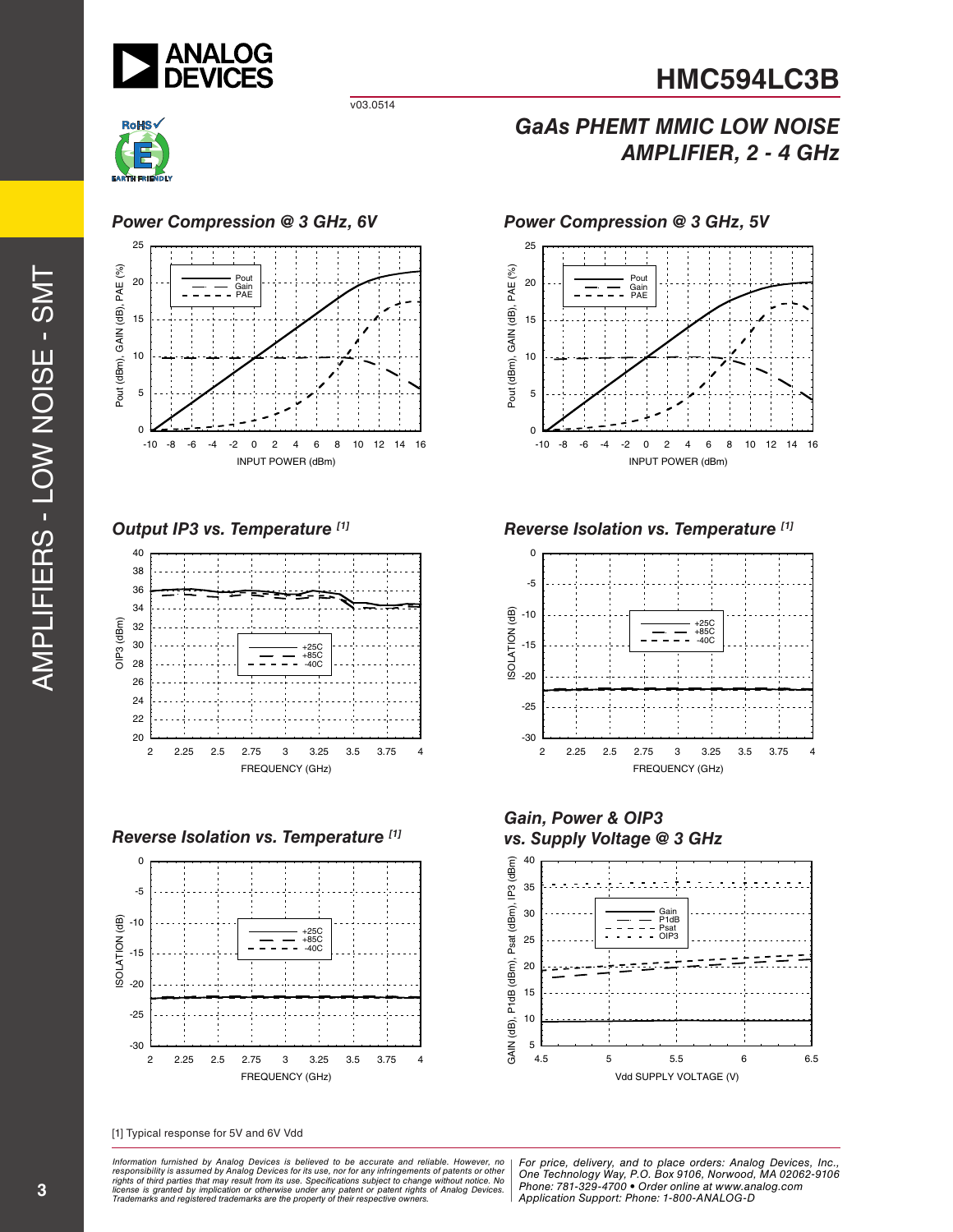

v03.0514



## *Absolute Maximum Ratings*

| Drain Bias Voltage (Vdd)                                                                  | 7V                      |  |
|-------------------------------------------------------------------------------------------|-------------------------|--|
| $RF$ Input Power (RFIN)(Vdd = +6V)                                                        | $+15$ dBm               |  |
| <b>Channel Temperature</b>                                                                | 175 °C                  |  |
| Continuous Pdiss (T = $85^{\circ}$ C)<br>(derate 10 mW/ $\degree$ C above 85 $\degree$ C) | 0.9W                    |  |
| <b>Thermal Resistance</b><br>(channel to ground paddle)                                   | 100 °C/W                |  |
| <b>Storage Temperature</b>                                                                | $-65$ to $+150$ °C      |  |
| <b>Operating Temperature</b>                                                              | -40 to +85 $^{\circ}$ C |  |

# *GaAs PHEMT MMIC LOW NOISE AMPLIFIER, 2 - 4 GHz*

## *Typical Supply Current vs. Vdd*

| Vdd(V) | $Idd$ (mA) |
|--------|------------|
| $+5.5$ | 97         |
| $+6.0$ | 100        |
| $+6.5$ | 103        |

Note: Amplifier will operate over full voltage range shown above



## *Outline Drawing*





NOTES:

1. PACKAGE BODY MATERIAL: ALUMINA

- 2. LEAD AND GROUND PADDLE PLATING: GOLD FLASH OVER Ni.
- 3. DIMENSIONS ARE IN INCHES [MILLIMETERS].
- 4. LEAD SPACING TOLERANCE IS NON-CUMULATIVE
- 5. PACKAGE WARP SHALL NOT EXCEED 0.05mm.
- 6. ALL GROUND LEADS AND GROUND PADDLE MUST BE SOLDERED TO PCB RF GROUND.

## *Package Information*

| <b>Part Number</b> | <b>Package Body Material</b> | Lead Finish      | <b>MSL Rating</b> | Package Marking <sup>[2]</sup> |
|--------------------|------------------------------|------------------|-------------------|--------------------------------|
| HMC594LC3B         | Alumina, White               | Gold over Nickel | MSL3              | H594<br>XXXX                   |

[1] Max peak reflow temperature of 260 °C

[2] 4-Digit lot number XXXX

*Formation iurnished by Analog Devices is believed to be accurate and reliable. However, no Hor price, delivery, and to place orders: Analog Devices, In<br>roonsibility is assumed by Analog Devices for its use, nor for any pressult from its use. Specifications subject to change without notice. No*<br>ation or otherwise under any patent or patent rights of Analog Devices Phone: 781-329-4700 • Order online at ww *e* the property of their respective owners. **Application Support: Phone: 1-8** Information furnished by Analog Devices is believed to be accurate and reliable. However, no<br>responsibility is assumed by Analog Devices for its use, nor for any infringements of patents or other<br>rights of third parties th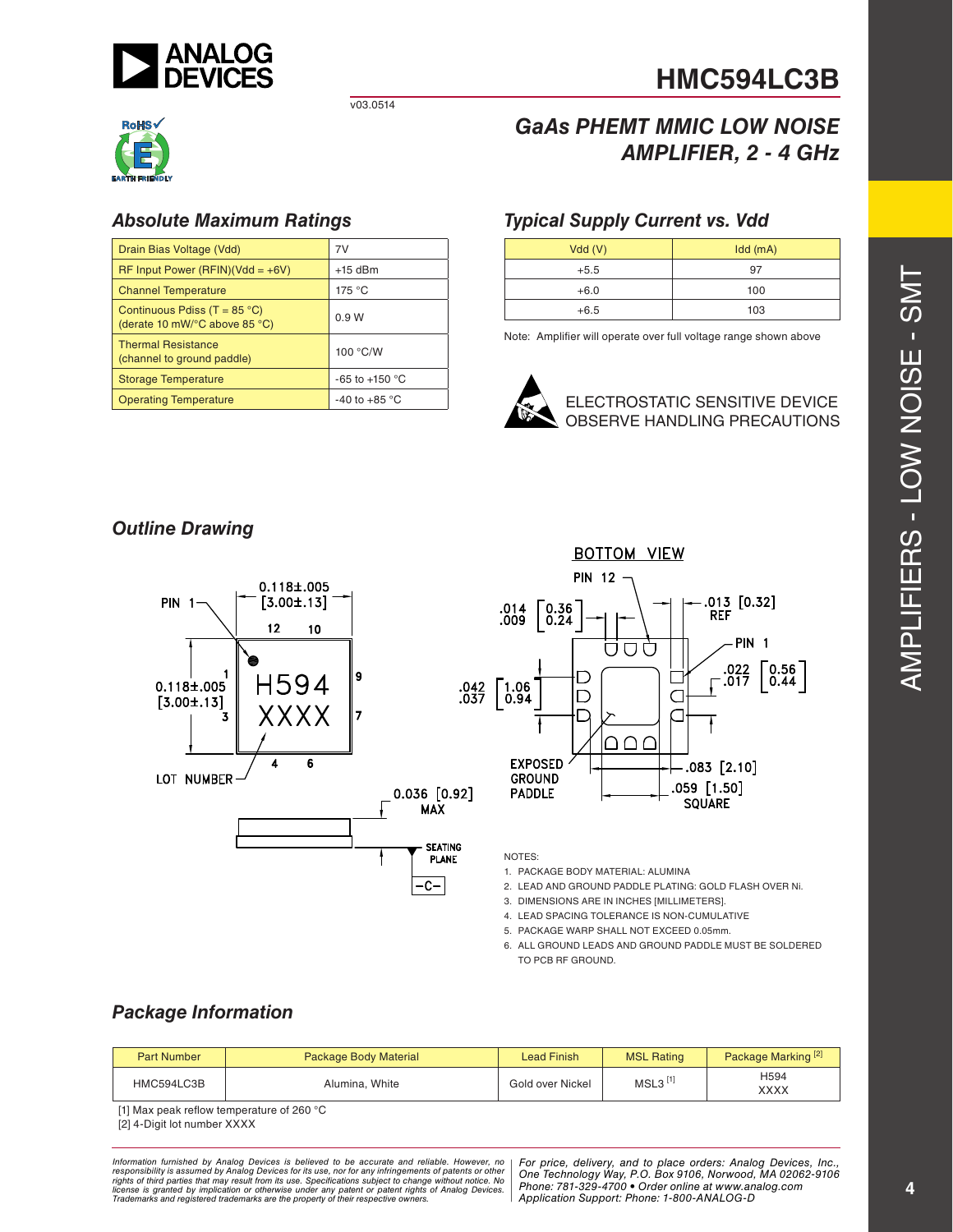

v03.0514



# *GaAs PHEMT MMIC LOW NOISE AMPLIFIER, 2 - 4 GHz*

## *Pin Descriptions*

| <b>Pin Number</b> | <b>Function</b> | <b>Description</b><br><b>Interface Schematic</b>                                                                                               |               |  |
|-------------------|-----------------|------------------------------------------------------------------------------------------------------------------------------------------------|---------------|--|
| 1, 3, 7, 9        | <b>GND</b>      | Package bottom must also be<br>connected to RF/DC ground                                                                                       | $\circ$ GND   |  |
| 2                 | <b>RFIN</b>     | This pin is AC coupled<br>and matched to 50 Ohms.                                                                                              | $RFIN$ $\sim$ |  |
| 4, 6<br>10, 12    | N/C             | The pins are not connected internally; however, all data<br>shown herein was measured with these pins connected to<br>RF/DC ground externally. |               |  |
| 5                 | Vgg             | Gate supply voltage for the amplifier. Adjust to achieve<br>Idd= 100mA. External bypass capacitors are required.                               | Vgg           |  |
| 8                 | <b>RFOUT</b>    | This pin is AC coupled<br>and matched to 50 Ohms.                                                                                              | $\circ$ RFOUT |  |
| 11                | Vdd             | Power Supply Voltage for the amplifier.<br>External bypass capacitors are required.                                                            | Vdd           |  |

# *Application Circuit*

| Component                       | Value       |
|---------------------------------|-------------|
| C <sub>1</sub> , C <sub>4</sub> | 100 pF      |
| C <sub>2</sub> , C <sub>5</sub> | 1,000 pF    |
| C <sub>3</sub> , C <sub>6</sub> | $2.2 \mu F$ |



*Formation iurnished by Analog Devices is believed to be accurate and reliable. However, no Hor price, delivery, and to place orders: Analog Devices, In<br>roonsibility is assumed by Analog Devices for its use, nor for any pressult from its use. Specifications subject to change without notice. No*<br>ation or otherwise under any patent or patent rights of Analog Devices Phone: 781-329-4700 • Order online at ww *e* the property of their respective owners. **Application Support: Phone: 1-8** Information furnished by Analog Devices is believed to be accurate and reliable. However, no<br>responsibility is assumed by Analog Devices for its use, nor for any infringements of patents or other<br>rights of third parties th